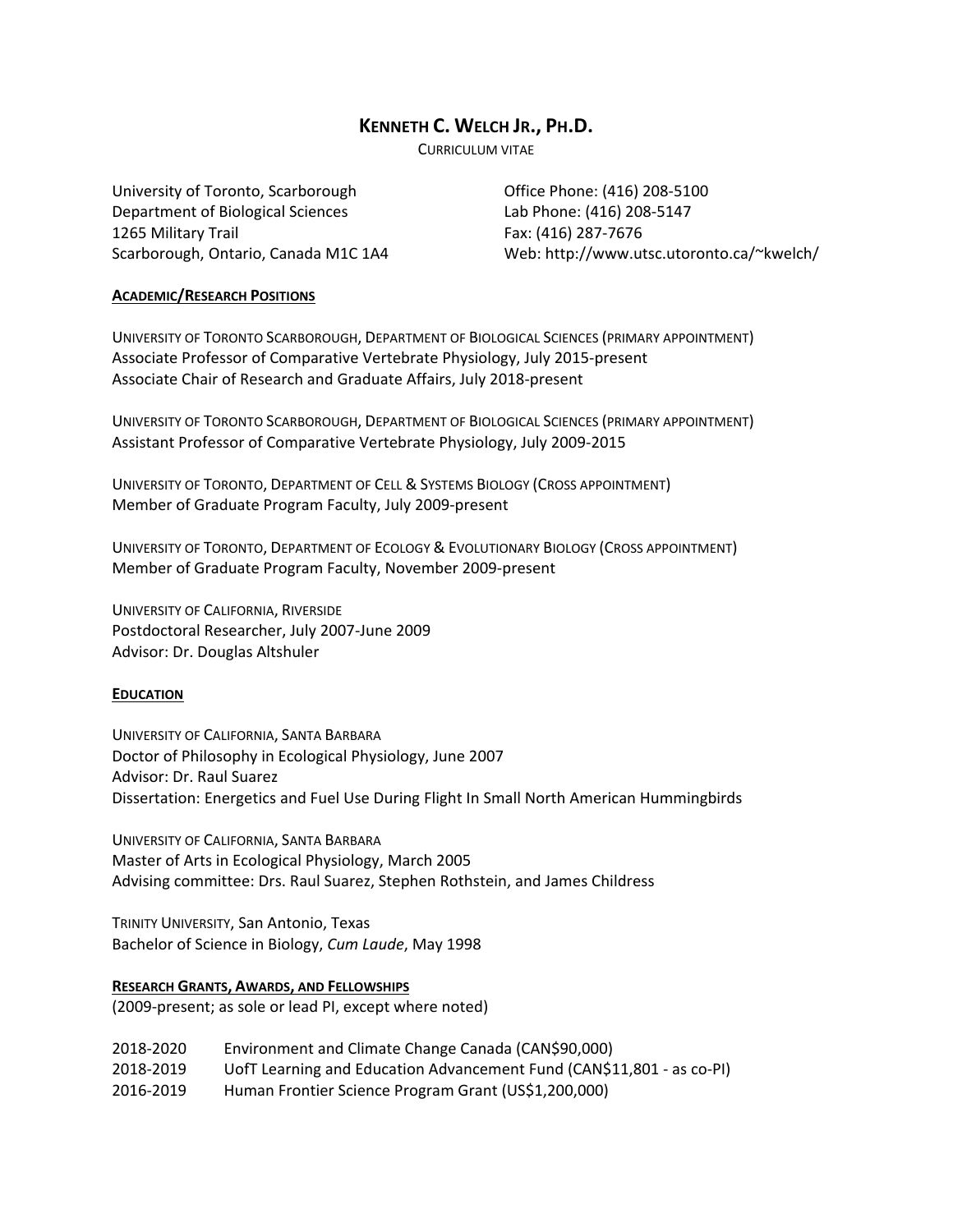# **RESEARCH GRANTS, AWARDS, AND FELLOWSHIPS, CONT.**

(2009–present; as sole or lead PI, except where noted)

| 2016-2018 | NSERC, Research Tools and Instruments (CAN\$150,000 +\$18,000 matching funds)              |  |  |
|-----------|--------------------------------------------------------------------------------------------|--|--|
| 2015      | UT Scarborough, Vice-principal of Research - Research Competitiveness Fund<br>(CAN\$9,891) |  |  |
| 2015-2020 | NSERC, Discovery Grant (CAN\$140,000)                                                      |  |  |
| 2014      | Company of Biologists, Meeting and Symposium Grant (UK£2,000)                              |  |  |
| 2014-2016 | National Geographic Society, Research and Exploration Grant (US\$20,256 - as Co-PI)        |  |  |
| 2013-2014 | UT Scarborough, Vice-principal of Research - Research Competitiveness Fund                 |  |  |
|           | (CAN\$10,000)                                                                              |  |  |
| 2013-2014 | NSERC, Research Tools and Instruments (CAN\$57,417 - as Co-PI)                             |  |  |
| 2011-2014 | NSERC, Early Career Research Supplement (CAN\$20,000)                                      |  |  |
| 2012-2013 | Connaught New Researcher Award (CAN\$10,000)                                               |  |  |
| 2012-2013 | NSERC, Research Tools and Instruments (CAN\$107,891 + \$277,000 UTSC matching funds)       |  |  |
| 2012-2014 | National Geographic Society, Research and Exploration Grant (US\$26,466)                   |  |  |
| 2012-2015 | Canada Foundation for Innovation, Infrastructure Operating Fund (CAN\$42,000)              |  |  |
| 2010-2015 | NSERC, Discovery Grant (CAN\$135,000)                                                      |  |  |
| 2010-2012 | Canadian Foundation for Innovation, Leadership Opportunities Fund (CAN\$140,000)           |  |  |
| 2010-2012 | Ontario Ministry of Research and Innovation, Ontario Research Fund (CAN\$140,000)          |  |  |
| 2009-2011 | University of Toronto, Startup Funds (CAN\$100,000)                                        |  |  |

## **PEER‐REVIEWED PUBLICATIONS**

(Welch lab students underlined)

| 2018 | Myrka, A. M. and Welch Jr., K. C. Evidence of high transport and phosphorylation<br>capacity for both glucose and fructose in the ruby-throated hummingbird (Archilochus<br>colubris). Comparative Biochemistry and Physiology, Part B. 224:253-261.                     |
|------|--------------------------------------------------------------------------------------------------------------------------------------------------------------------------------------------------------------------------------------------------------------------------|
|      | St-Cyr, S., Abuaish, A., Welch Jr., K. C., and McGowan, P. O. Maternal predator odour<br>exposure programs metabolic responses in adult offspring. Scientific Reports. 8:8077.                                                                                           |
|      | Workman, R. E., Myrka, A. M., Tseng, E., Wong, G. W., Welch Jr., K. C., and Timp, W.<br>Single molecule, full-length transcript sequencing provides insight into the extreme<br>metabolism of ruby-throated hummingbird Archilochus colubris. GigaScience. 7(3):1-12.    |
|      | Groom, D. J. E., Toledo, M. C. B., Powers, D. R., Tobalske, B. W., and Welch Jr., K. C.<br>Integrating morphology and kinematics in the scaling of hummingbird hovering<br>metabolic rate and efficiency. Proceedings of the Royal Society B. 285(1873):20172011.        |
|      | Welch Jr., K. C., Myrka, A. M., Ali R. S., and Dick, M. F. The metabolic flexibility of<br>hovering vertebrate nectarivores. Physiology. 33(2):127-137.                                                                                                                  |
| 2017 | Skandalis, D. A., Segre, P. S., Bahlman, J. W., Groom D. J. E., Welch Jr., K. C., Witt, C. C.,<br>McGuire, J. A., Dudley, R., Lentink, D., and Altshuler, D. L. The biomechanical origin of<br>extreme wing allometry in hummingbirds. Nature Communications. 8(1):1047. |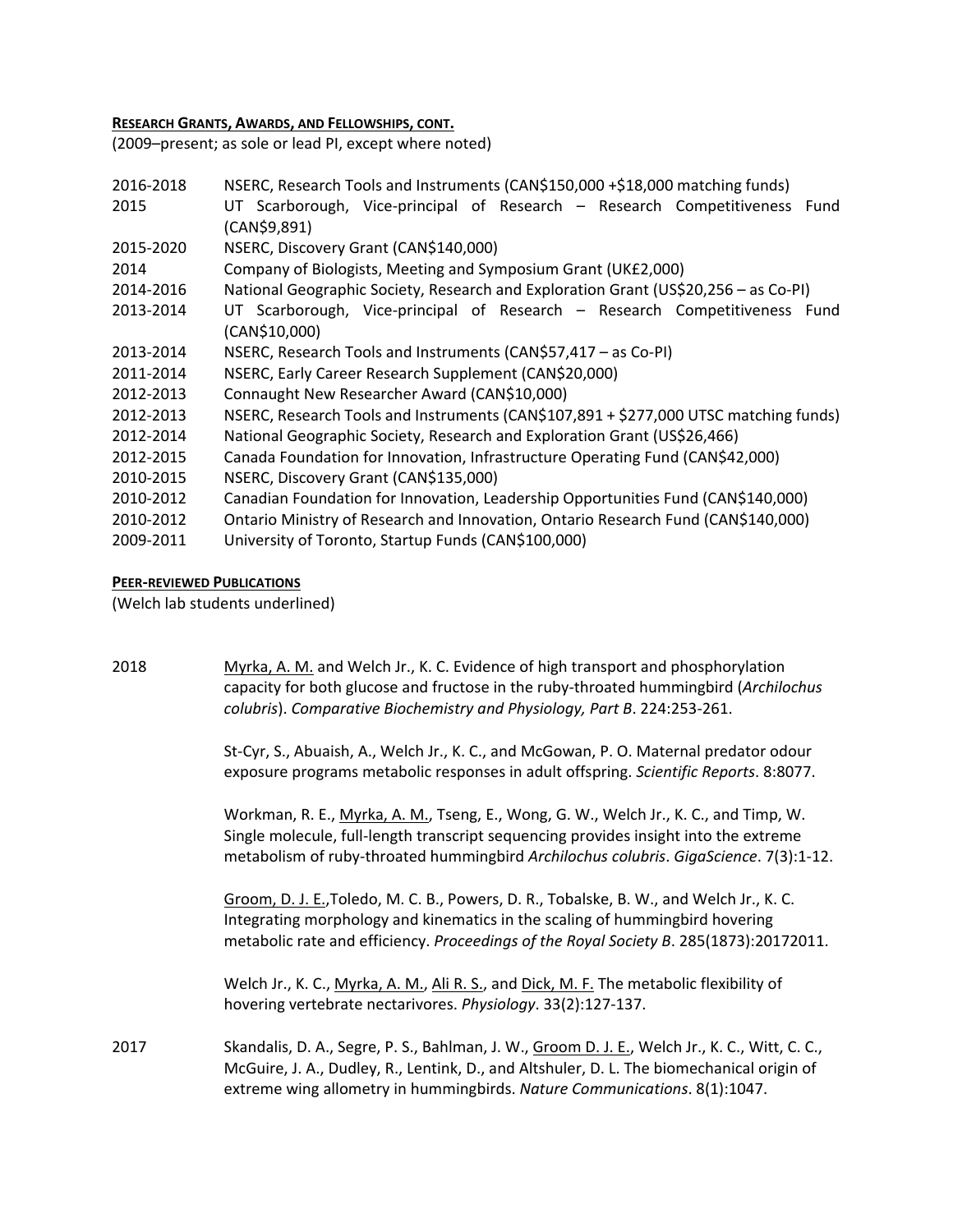### **PEER‐REVIEWED PUBLICATIONS, CONT.**

2017 Suarez, R. K. and Welch Jr., K. C. Sugar metabolism in hummingbirds and nectar bats. *Nutrients*. 9(7):743‐759.

> Groom, D., Toledo, M. C. B., Welch Jr., K. C. Wingbeat kinematics and energetics during weightlifting in hovering hummingbirds across an elevational gradient. *Journal of Comparative Physiology B*. 187(1):165‐182.

> Otálora‐Ardila, A., Herrera M., L. G., Flores‐Martínez, J. J., and Welch Jr., K. C. The effect of short‐term food restriction on the metabolic cost of the acute phase response in the fish‐eating Myotis (*Myotis vivesi*). *Mammalian Biology*. 82(1):41‐47.

2016 Velten, B. P., Welch Jr., K. C., and Ramenofsky, M. Altered expression of pectoral myosin heavy chain isoforms corresponds to migration status in white‐crowned sparrow (*Zonotrichia leucophrys gambelii*). *Royal Society Open Science*. 3(11):160775.

> Otálora‐Ardila, A., Herrera M., L. G., Flores‐Martínez, J. J., and Welch Jr., K. C. Metabolic cost of the activation of immune response in the fish‐eating Myotis (*Myotis vivesi*). *PLOS ONE*. 11(10):e0164938.

Hou, L. and Welch Jr., K. C. Ruby‐throated hummingbirds (*Archilochus colubris*) exhibit multiple strategies for fueling migration. *Animal Behaviour*. 121:87‐99.

Kolmann, M., Welch Jr., K. C., Summers, A., and Lovejoy, N. Always chew your food: freshwater stingrays use mastication to process tough insect prey. *Proceedings B*. 283(1838):20161392.

 Welch Jr., K. C., Péronnet, F., Hatch, K. A., Voigt, C. C., and McCue, M. D. The combined use of respirometry and stable isotope tracking in comparative studies of fuel use. Annals of the New York Academy of Sciences. 1365(1):15‐32.

McCue, M. D., Welch Jr., K. C.  $^{13}$ C-Breath testing animals: theory, applications, and future directions. *Journal of Comparative Physiology B*. 186(3):265‐285.

2015 Welch Jr., K. C., Otálora‐Ardila, A., Herrera M., L. G., and Flores‐Martínez, J. J. The cost of digestion in the fish‐eating Myotis (*Myotis vivesi*). *Journal of Experimental Biology*. 218(8):1180‐1187.

> Hou, L., Verdirame, M., and Welch Jr., K. C. Automated tracking of wild hummingbird mass and energetics over multiple time scales using radio frequency identification (RFID) technology. *Journal of Avian Biology*. 46(1):1‐8.

2014 Welch Jr., K. C. and Chen, C. C. W. Sugar flux in the flight muscles of hummingbirds and nectar bats: a review. *Journal of Comparative Physiology B*. 184(8):945‐959.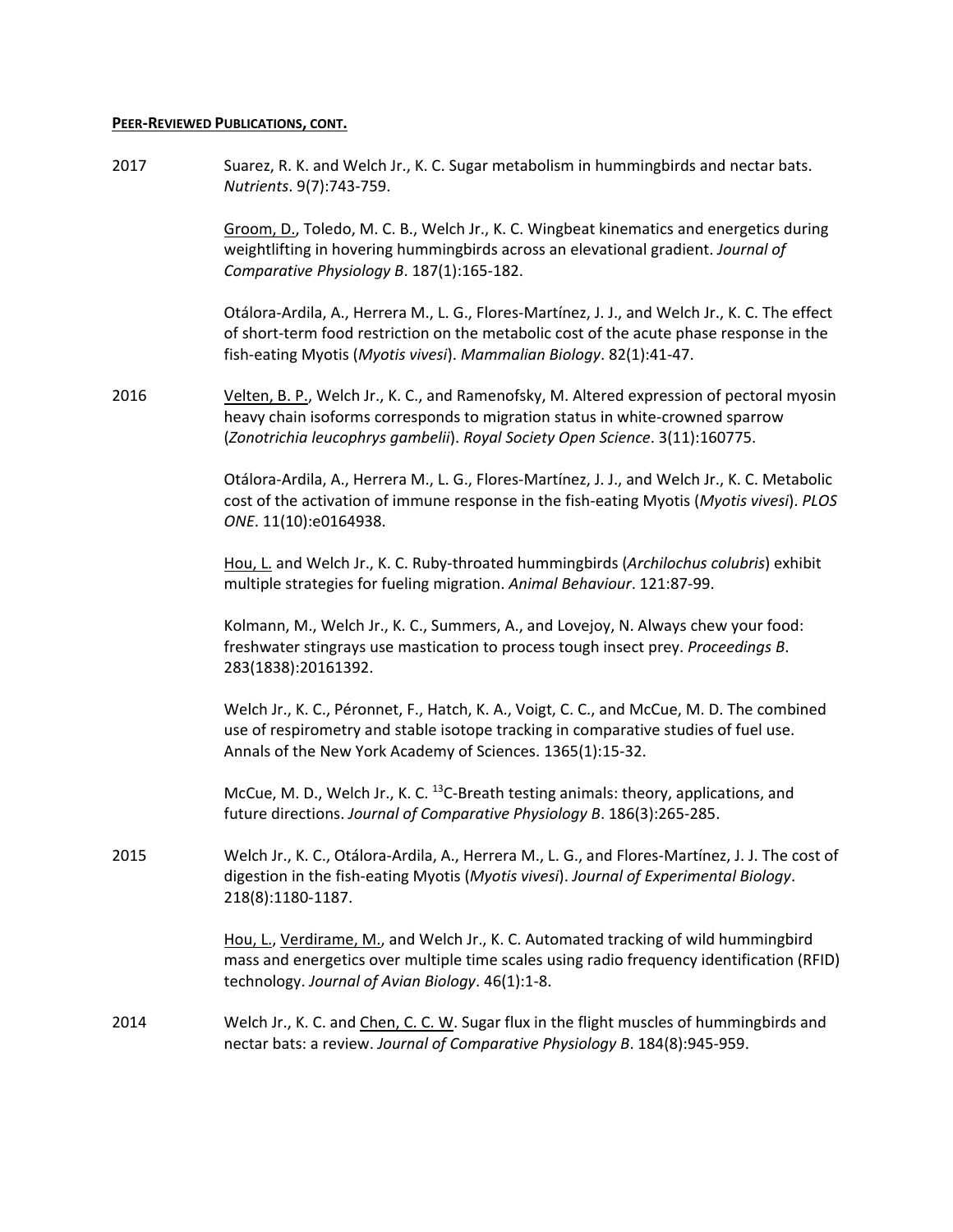## **PEER‐REVIEWED PUBLICATIONS, CONT.**

| 2014 | Velten, B. P. and Welch Jr., K. C. Myosin heavy chain isoforms in the flight and leg<br>muscles of hummingbirds and zebra finches. American Journal of Physiology -<br>Regulatory, Integrative and Comparative Physiology. 306(11):R845-851.                                                                                                        |
|------|-----------------------------------------------------------------------------------------------------------------------------------------------------------------------------------------------------------------------------------------------------------------------------------------------------------------------------------------------------|
|      | Chen, C. C. W and Welch Jr, K. C. Hummingbirds can fuel expensive hovering flight<br>completely with either exogenous glucose or fructose. Functional Ecology. 28(3):589-<br>600.                                                                                                                                                                   |
| 2013 | Mahalingam, S. and Welch Jr., K. C. Neuromuscular control of hovering wingbeat<br>kinematics in response to distinct flight challenges in the ruby-throated hummingbird<br>(Archilochus colubris). Journal of Experimental Biology. 216(22): 4161-4171.                                                                                             |
|      | Welch Jr., K. C., Allalou, A., Sehgal, P., Cheng, J., and Ashok, A. Glucose transporter<br>expression in an avian nectarivore: the ruby-throated hummingbird (Archilochus<br>colubris). PLOS ONE. 8(10): e77003.                                                                                                                                    |
|      | Reiser, P. J., Welch Jr., K. C., Suarez, R. K., and Altshuler, D. L. Very low force-generating<br>ability and unusually high temperature-dependency in hummingbird flight muscle fibers.<br>Journal of Experimental Biology. 216(12): 2247-2256.                                                                                                    |
| 2011 | Labonte, J. P., Welch Jr., K. C., and Suarez, R. K. 2011. Digestive performance in neonatal<br>Southern Pacific rattlesnakes (Crotalus oreganus helleri). Canadian Journal of Zoology.<br>89(8):705-713.                                                                                                                                            |
|      | Welch Jr., K. C. 2011. The power of feeder-mask respirometry as a method for<br>examining hummingbird energetics. Comparative Biochemistry and Physiology A:<br>Molecular and Integrative Physiology. 158(3):276-286.                                                                                                                               |
|      | Suarez, R. K., Herrera M., L. G., and Welch Jr., K. C. 2011. The sugar oxidation cascade:<br>Aerial refueling in hummingbirds and nectar bats. Journal of Experimental Biology.<br>214(2):172-178.                                                                                                                                                  |
| 2010 | Altshuler, D. L., Welch Jr., K. C., Cho, B. H., Welch, D. B., Lin, A. F., Dickson, W. B., and<br>Dickinson, M. H. 2010. Neuromuscular control of wingbeat kinematics in Anna's<br>hummingbirds (Calypte anna). Journal of Experimental Biology. 213(14):2507-2514.                                                                                  |
| 2009 | Suarez, R. K. and Welch Jr., K. C. 2009. Stoking the Brightest Fires of Life Among<br>Vertebrates. In Cardio-Respiratory Control in Vertebrates: Comparative and Evolutionary<br>Aspects, eds. M. L. Glass and S. C. Wood. Springer-Verlag. pp 381-394.                                                                                             |
|      | Suarez, R. K., Welch Jr., K. C., Hanna, S. K., and Herrera, L. G. Flight muscle enzymes and<br>metabolic flux rates during hovering flight in the nectar bat, Glossophaga soricina:<br>Further evidence of convergence with hummingbirds. Comparative Biochemistry and<br>Physiology Part A: Molecular and Integrative Physiology. 153(2): 136-140. |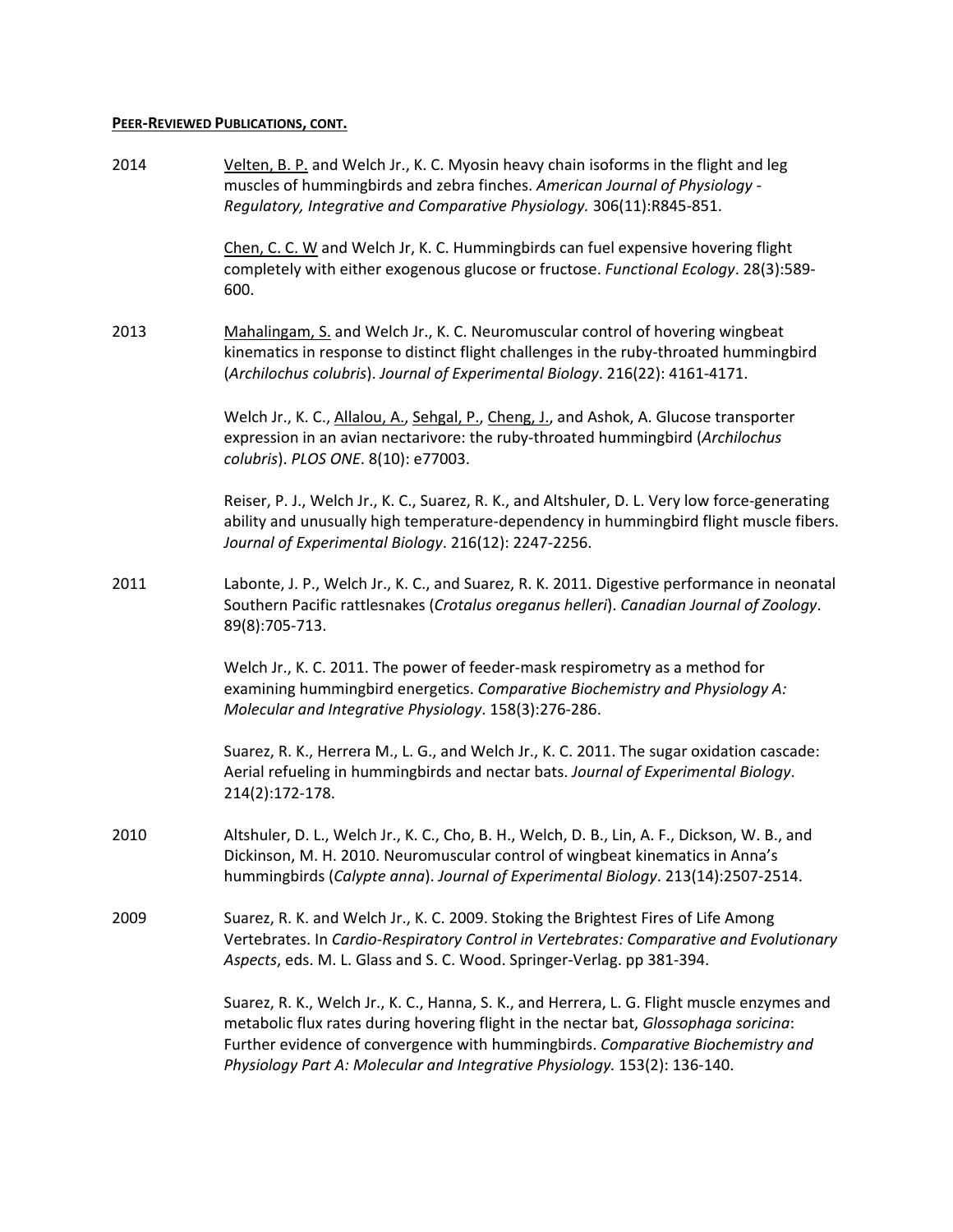### **PEER‐REVIEWED PUBLICATIONS, CONT.**

- 2009 Welch Jr., K. C. and Altshuler, D. L. Fiber type homogeneity of the flight musculature in small birds. *Comparative Biochemistry and Physiology Part B: Biochemistry and Molecular Biology*. 152(4): 324‐331. 2008 Welch Jr., K. C. and Suarez, R. K. Altitude and temperature effects on the energetic cost of hover‐feeding in migratory rufous hummingbirds, *Selasphorus rufus*. *Canadian Journal of Zoology*. 86(3):161‐169. Welch Jr., K. C., Herrera M., L. G., and Suarez, R. K. Dietary sugar as a direct fuel for flight in the nectarivorous bat, *Glossophaga soricina*. *Journal of Experimental Biology*. 211(3):310‐316. 2007 Welch Jr., K. C., Altshuler, D. L., and Suarez, R. K. Oxygen consumption rates in hovering hummingbirds reflect substrate‐dependent differences in P/O ratios: Carbohydrate as a 'premium fuel'. *Journal of Experimental Biology*. 210(12):2146‐2153. Welch Jr., K. C. and Suarez, R. K. Oxidation rate and turnover of ingested sugar in hovering Anna's (*Calypte anna*) and rufous hummingbirds (*Selasphorus rufus*). *Journal of Experimental Biology*. 210(12):2154‐2162. 2006 Welch Jr., K. C., Bakken, B. H., Martínez de Rio, C., and Suarez, R. K. Hummingbirds fuel hovering flight with newly ingested sugar. *Physiological and Biochemical Zoology*. 79(6):1082‐1087. 2005 Darveau, C.-A., Hochachka, P. W., Welch Jr., K. C., Roubik, D. W., and Suarez, R. K. Allometric scaling of flight energetics in Panamanian orchid bees: a comparative phylogenetic approach. *Journal of Experimental Biology*. 208(18):3581‐3591. Suarez, R. K., Darveau, C.‐A., Welch Jr., K. C., O'Brien, D. M., Roubik, D. W., and Hochachka, P. W. Energy metabolism in orchid bee flight muscle: carbohydrate fuels all. *Journal of Experimental Biology*. 208(18):3573‐3579. 2002 Ribble, D. O., Wurtz, A. E., McConnell, E. K., Buegge, J. J., and Welch, K. C. A comparison of *Peromyscus* home ranges using trapping and radiotelemetry data. *Journal of Mammology*. 83(1):260‐266. 2000 Macias, M. P., Welch, K. C., Denzler, K. L., Larson, K. A., Lee, N. A., and Lee., J. J. Identification of a new mouse eosinophil major basic protein gene, mMBP‐2. *Journal of Leukocyte Biology*. 67:567‐576. **OTHER PUBLICATIONS**
- 2012 Welch Jr., K. C. 2012. The energetic edge of existence. UTSC Commons Magazine.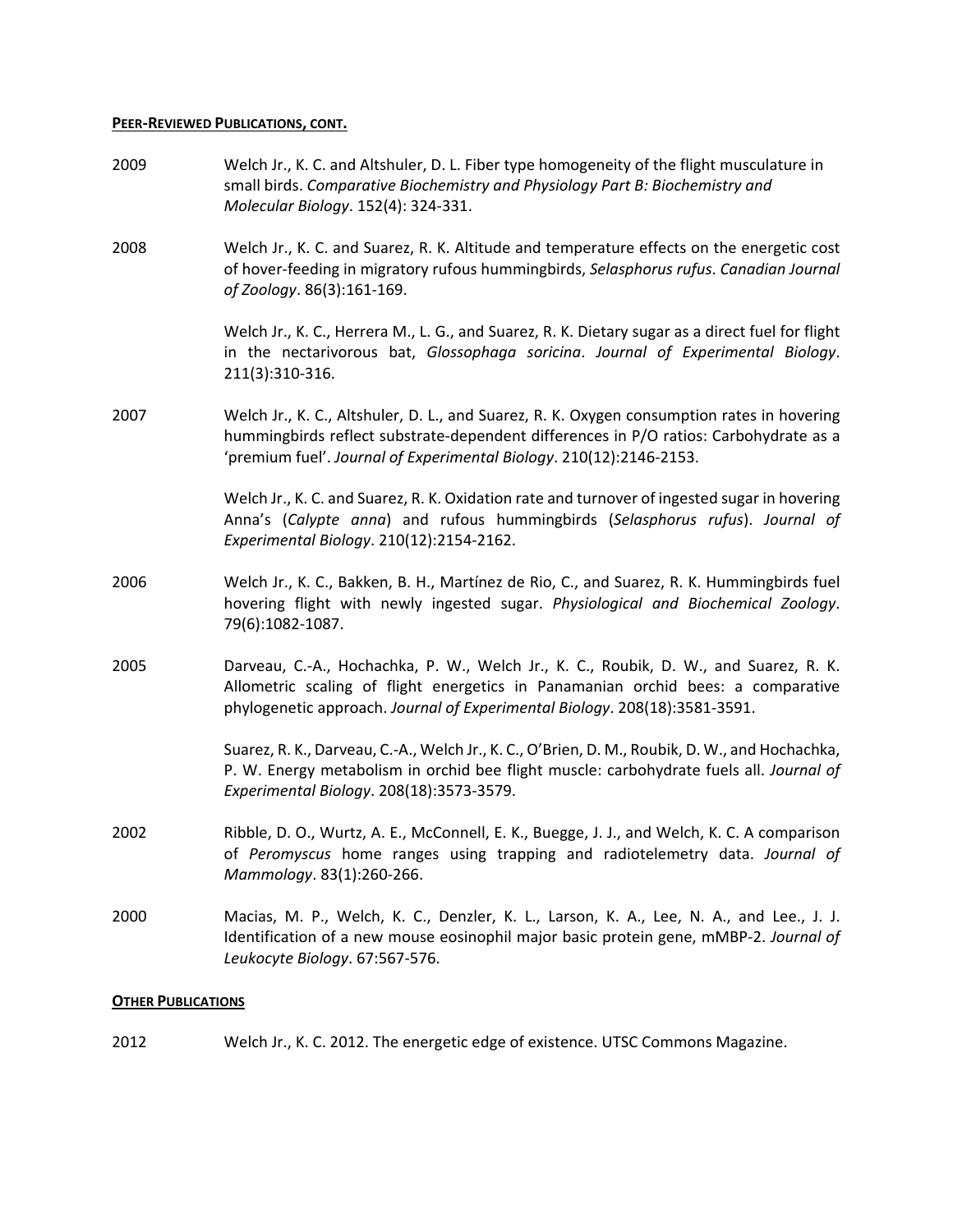## **ORAL AND POSTER PRESENTATIONS**

(as presenter only)

## *Symposia Organized*

 The combined use of respirometry and stable isotope tracking in comparative studies of fuel use and energetics, 3<sup>rd</sup> International Congress of Respiratory Science

## *Invited Symposia Presentations*

| 2018 | Managing Fuel Metabolism Under Limited Oxygen and Energy Supply Symposium,             |
|------|----------------------------------------------------------------------------------------|
|      | American Physiological Society Intersociety Meeting, Comparative Physiology:           |
|      | Complexity and Integration                                                             |
| 2018 | Companion Animal Science Symposium: Considerations for exotic or wild animals, 2018    |
|      | American Society of Animal Science and Canadian Society of Animal Sciences             |
|      | <b>International Meeting</b>                                                           |
| 2017 | Peter W. Hochachka Memorial Symposium                                                  |
| 2017 | Journal of Experimental Biology 2017 Symposium: The Biology of Fat                     |
| 2016 | Toronto Next Generation Sequencing Symposium, Genomics Exchange Community              |
| 2014 | The combined use of respirometry and stable isotope tracking in comparative studies of |
|      | fuel use and energetics, 3 <sup>rd</sup> International Congress of Respiratory Science |
| 2010 | The Challenge of Measuring Energy Expenditure: Current Field and Laboratory Methods,   |
|      | Society for Experimental Biology Annual Meeting                                        |
| 2008 | Integrating the Mechanics and Energetics of Locomotion, Society for Experimental       |
|      | <b>Biology Annual Meeting</b>                                                          |

## *Invited talks (since 2012)*

| 2018 | University of Ottawa, Department of Biology                                                |
|------|--------------------------------------------------------------------------------------------|
| 2018 | UofT Inter-departmental Division of Critical Care Medicine, Critical Care Physiology       |
|      | <b>Rounds</b>                                                                              |
| 2017 | Brodie Club, University of Toronto                                                         |
| 2016 | Brock University, Department of Biological Sciences                                        |
| 2016 | Sedona Hummingbird Festival, The Hummingbird Society                                       |
| 2015 | Johns Hopkins University, Department of Physiology                                         |
| 2014 | Arizona State University, School of Life Sciences                                          |
| 2014 | 81 <sup>st</sup> Annual Meeting of the Pacific Coast Obstetrical and Gynecological Society |
| 2014 | Upper Credit Field Naturalist Club                                                         |
| 2013 | University of Toronto, Mississauga, Department of Biology                                  |
| 2013 | York University, Department of Biology                                                     |
| 2013 | North Peel/Halton Naturalist Club                                                          |
| 2013 | McMaster University, Department of Biology                                                 |
| 2012 | University of Toronto, Ecology and Evolutionary Biology Seminar Series                     |
| 2012 | Queen's University, Department of Biology                                                  |
|      |                                                                                            |

## *Other Presentations*

## ‐2009,

2013-2018 Society for Integrative and Comparative Biology Annual Meeting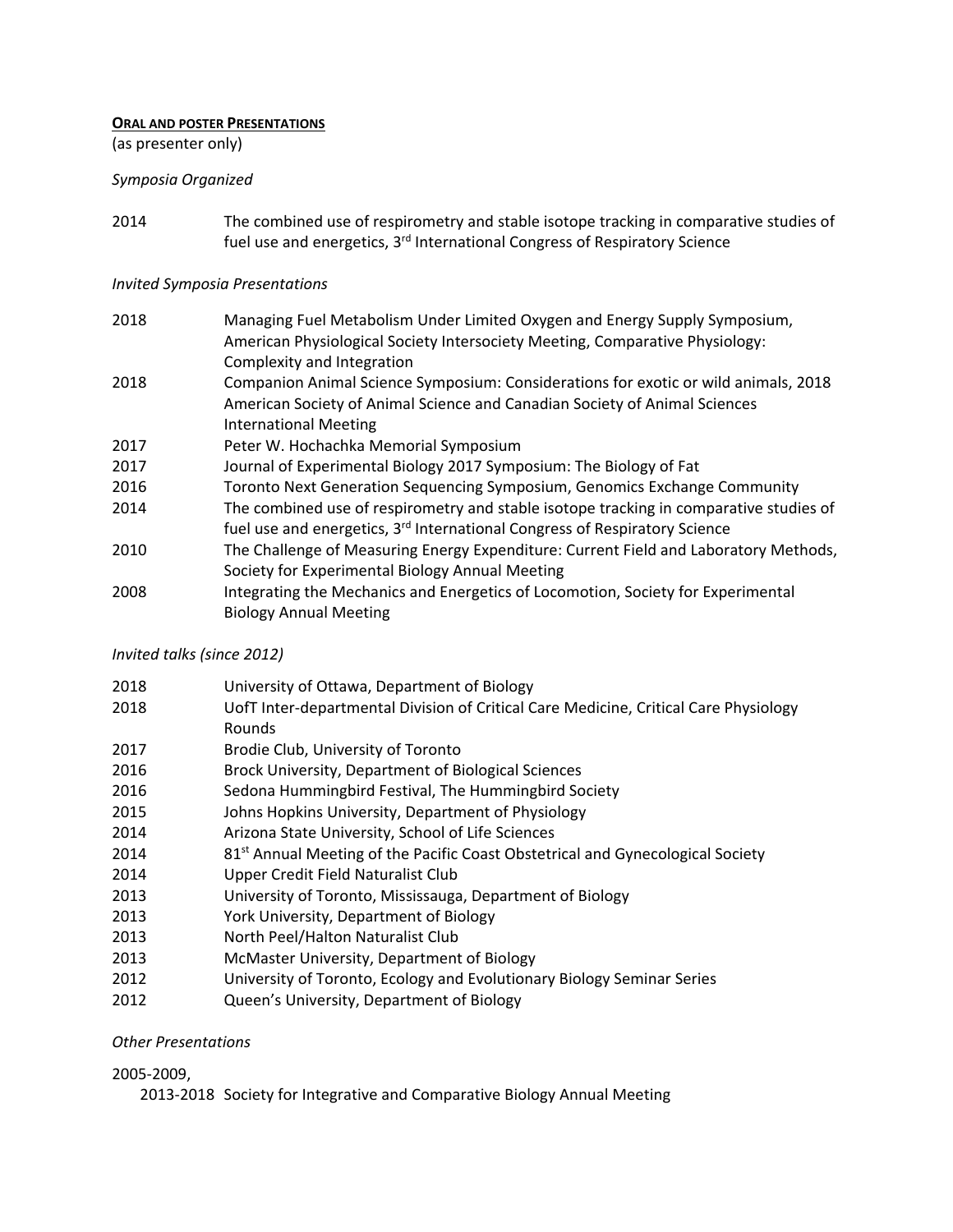## *Other Presentations, cont.*

| 2012<br>2009-2012, | Society for Experimental Biology Annual Meeting                                       |
|--------------------|---------------------------------------------------------------------------------------|
| 2014.              |                                                                                       |
|                    | 2016-2018 Canadian Society of Zoologists Annual Meeting                               |
| 2008               | 7 <sup>th</sup> International Congress of Comparative Physiology and Biochemistry     |
| 2006               | American Physiological Society Meeting: Comparative Physiology: Integrating Diversity |
| 2005-2006          | UC Santa Barbara Ecology, Evolution and Marine Biology Graduate Student Symposium     |

## **MENTORSHIP OF POSTDOCTORAL RESEARCHERS**

| 2017-present Morag Dick |                             | U. Toronto (Cell & Systems Biol.) | Advisor          |
|-------------------------|-----------------------------|-----------------------------------|------------------|
| 2013-2015               | Laura McKinnon <sup>1</sup> | U. Toronto (Ecol. & Evol. Biol.)  | Advisor          |
| 2011                    | Jeremy Corfield             | U. Lethbridge (under A. Iwaniuk)  | Visiting scholar |

<sup>1</sup> Recipient of an NSERC Banting Postdoctoral Fellowship, presently Asst. Prof. at Glendon College

## **MENTORSHIP OF GRADUATE STUDENT RESEARCHERS**

# *PhD*

| 2017-present |                            | Natalia Sandoval Herrera Ph.D. (U. Toronto – Ecol. & Evol. Biol.) | Thesis advisor |
|--------------|----------------------------|-------------------------------------------------------------------|----------------|
| 2013-2016    | Derrick Groom <sup>2</sup> | Ph.D. (U. Toronto – Cell & Systems Biol.)                         | Thesis advisor |
| 2012-2016    | Brandy Velten <sup>3</sup> | Ph.D. (U. Toronto – Cell & Systems Biol.)                         | Thesis advisor |

Recipient of an NSERC PGSD Graduate Research Fellowship

<sup>3</sup> Recipient of an Ontario Trilliam International Graduate Research Fellowship

*MSc*

| 2018-present | Saad Muhammad              | M.Sc. (U. Toronto - Cell & Systems Biol.) | Thesis advisor    |
|--------------|----------------------------|-------------------------------------------|-------------------|
| 2018-present | Simon English <sup>4</sup> | M.Sc. (U. Toronto - Cell & Systems Biol.) | Thesis advisor    |
| 2017-present | <b>Erich Eberts</b>        | M.Sc. (U. Toronto - Ecol. & Evol. Biol.)  | Thesis advisor    |
| 2016-2018    | Raafay Syed Ali            | M.Sc. (U. Toronto - Cell & Systems Biol.) | Thesis co-advisor |
| 2013-2015    | Alexander Myrka            | M.Sc. (U. Toronto - Cell & Systems Biol.) | Thesis advisor    |
| 2013-2015    | Lily Hou                   | M.Sc. (U. Toronto - Ecol. & Evol. Biol.)  | Thesis advisor    |
| 2011-2013    | Derrick Groom <sup>5</sup> | M.Sc. (U. Toronto - Cell & Systems Biol.) | Thesis advisor    |
| 2010-2012    | Chris Chen <sup>6</sup>    | M.Sc. (U. Toronto - Cell & Systems Biol.) | Thesis advisor    |
| 2010-2012    | Sajeni Mahalingam          | M.Sc. (U. Toronto - Cell & Systems Biol.) | Thesis advisor    |

Recipient of an NSERC CGSM Graduate Research Fellowship

<sup>5</sup> Recipient of an NSERC CGSM Graduate Research Fellowship; transferred to Ph.D. program

Recipient of the 2012 UTSC Graduate Student (M.Sc.) Research Award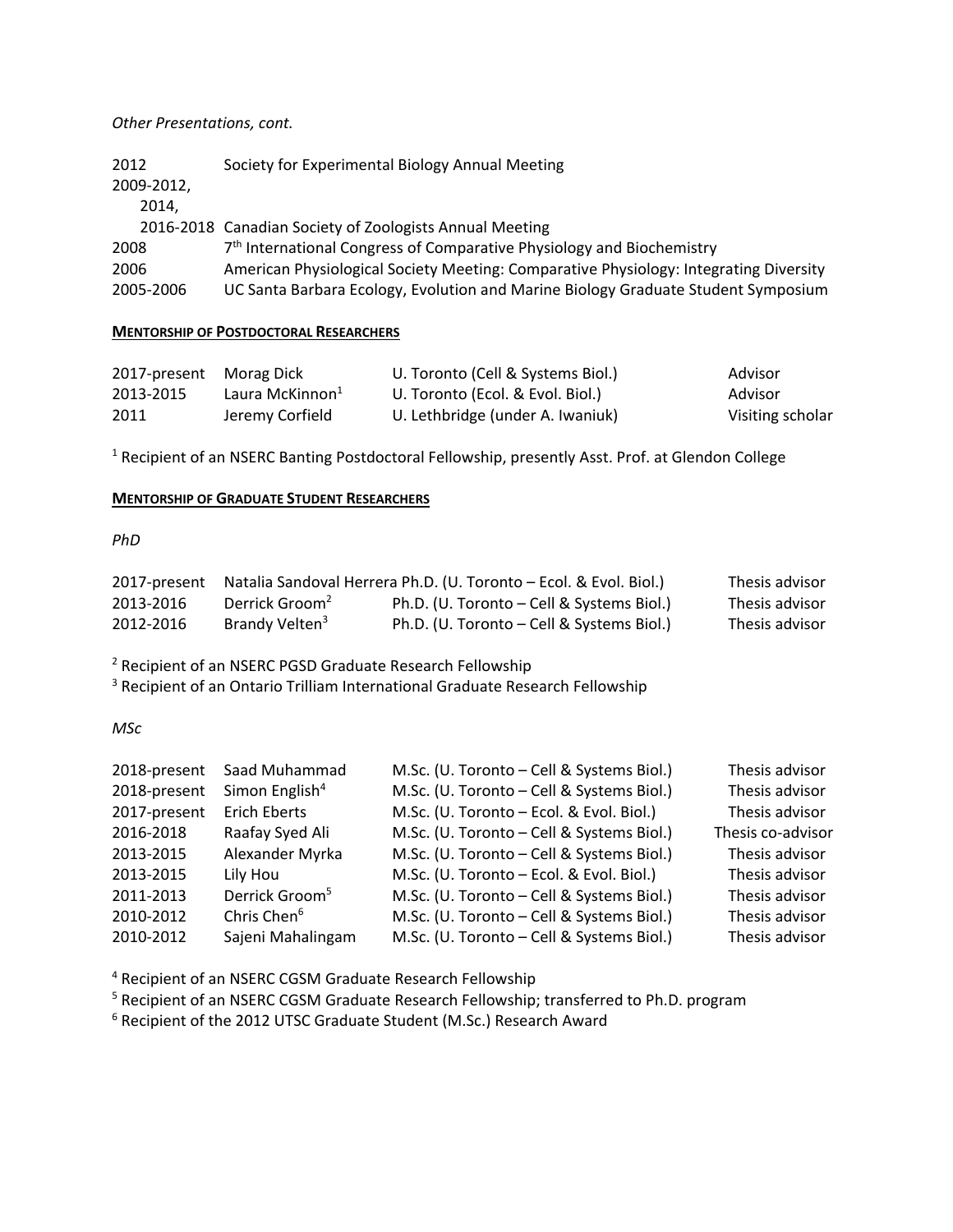### **THESIS COMMITTEE MEMBERSHIPS**

| Stephanie Penk          | Ph.D. (U. Toronto - Ecol. & Evol. Biol.)  | Cmte. Member                                                     |
|-------------------------|-------------------------------------------|------------------------------------------------------------------|
| <b>Terrence Chang</b>   | Ph.D. (U. Toronto - Ecol. & Evol. Biol.)  | Cmte. Member                                                     |
| <b>Heather Mayberry</b> | Ph.D. (U. Toronto - Ecol. & Evol. Biol.)  | Cmte. member                                                     |
| Sen Sivalinghem         | Ph.D. (U. Toronto - Ecol. & Evol. Biol.)  | Cmte. member                                                     |
| Matthew Kolmann         | Ph.D. (U. Toronto - Ecol. & Evol. Biol.)  | Cmte. member                                                     |
| Sabrina Barsky          | M.Sc. (U. Toronto - Cell & Systems Biol.) | Cmte. Member                                                     |
| Raafay Syed Ali         | M.Sc. (U. Toronto - Cell & Systems Biol.) | Cmte. member                                                     |
| Phoebe Edwards          | M.Sc. (U. Toronto – Cell & Systems Biol.) | Cmte. member                                                     |
| Megan McPhee            | M.Sc. (U. Toronto - Ecol. & Evol. Biol.)  | Cmte. member                                                     |
| Dean Koucoulas          | M.Sc. (U. Toronto – Cell & Systems Biol.) | Cmte. member                                                     |
| Saira Meese-Tamuri      | M.Sc. (U. Toronto - Cell & Systems Biol.) | Cmte. member                                                     |
|                         |                                           | Cmte. member                                                     |
| Sarah Jenkin            | M.Sc. (U. Toronto - Cell & Systems Biol.) | Cmte. member                                                     |
|                         |                                           | Jennifer van Eindhoven M.Sc. (U. Toronto - Cell & Systems Biol.) |

### **MENTORSHIP OF UNDERGRADUATE RESEARCHERS**

### *Research Fellowship Students*

| 2016 | Mary Shehata  | NSERC USRA                             | Supervisor |
|------|---------------|----------------------------------------|------------|
| 2014 | Tobias Mankis | University of Toronto Excellence Award | Supervisor |
| 2012 | Amina Allalou | NSERC USRA                             | Supervisor |

*Volunteers, Work Study, and Honours Thesis Students*

Andrea Hochevar (2004), Andrea Wisniewski (2004‐2005), William Talbot Bowen (2004‐2006), Nicole Boyd (2006), Samantha Levinson (2006), Jazmin Manzanarez (2006; *high school student*), Charlotte Guebels (2006‐2007), Brian Cho (2007‐2008), Sirish Makan (2007‐2008), Brian Lonquich (2008‐2009), Andrew Lin (2008-2009), Sajeni Mahalingam (2009-2010; 4<sup>th</sup> year honours thesis), Sana Maqsood (2010-2011), Dana Sivakumar (2010-2012), Prateek Sehgal (2010-2012; 4<sup>th</sup> year honours thesis), Michael Verdirame (2010-2011; 4<sup>th</sup> year honours thesis), Kelly Mo (2011-2012), Hiba Rashid (2011-2012), Amina Allalou (2010-2013; 4<sup>th</sup> year honours thesis), Nauman Malik 2010-2013; 4<sup>th</sup> year honours thesis), Wana Shaswary (2011-2013), Jason Cheng (2011-2013; 4<sup>th</sup> year honours thesis), Jodi Gatley (2012-2013; 4<sup>th</sup> year honours thesis), Amir Ghazavi (2012), Usama Malik (2012), Shahin Moallem (2012), Owais Khurshid (2013), Suppan Parikh (2013), Mahin Semmen (2013; 4<sup>th</sup> year honours thesis), Bishoy Lawendy (2014), Elizabeth Oguntuwase (2014), Winnie Lu (2014), Malcolm Salter (2014), Ji Zhang (2014‐2015), Mary Shehata (2014‐2016), Nadia Baryam (2014‐2016), Sonal Prasad (2015), Sababa Anan (2015), Marina Fanous (2015), Kiran Sharma (2015), Mehrsa Ghobadi (2015), Madiha Quereshi (2015‐2016), Mengchi Li (2015), Jawana Alawie (2015), Sinthuja Mahendran (2015), Asad Khan (2015), Ahmed El‐ Bombawy (2015), Martin Tarzian (2016), Hussein El‐Kechen (2016), Jounghun Lee (2016), Ceren Yuksel (2016), Martin Tarzian (2016), Jason LoHog Tian (2016), Nisma Khan (2016), Ye Kim (2016), Toobah Shah (2016-present;  $4^{th}$  year honours thesis), Antonio Alcantara-Tangonan (2017-2018;  $4^{th}$  year honours thesis), Yazan Shamli Oghli (2018-present; 4<sup>th</sup> year honours thesis)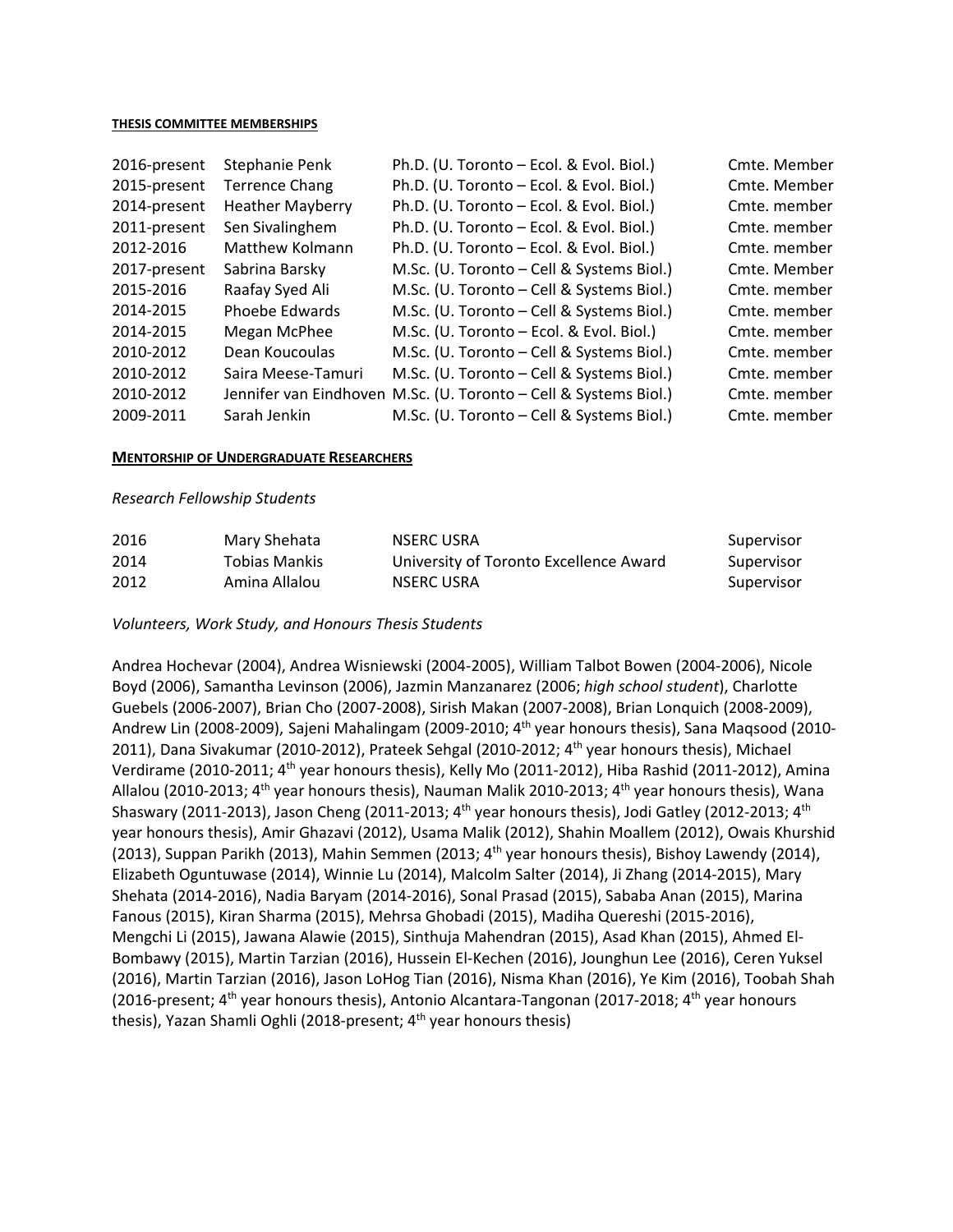## **TEACHING EXPERIENCE**

## *Graduate*

Co-instructor: IV International Course on Comparative Physiology of Respiration, State University of São Paulo, Brazil, 2015 Co‐instructor: Special Topics in Behaviour, UT Ecol. & Evol. Biol., 2013‐present

## *Undergraduate (2009 ‐ present)*

Instructor: Animal Movement and Exercise, UT Scarborough, 2011‐present Instructor: Animal Physiology Laboratory, UT Scarborough, 2011‐present Coordinator: Directed Research in Biology, UT Scarborough, 2015‐2016 Coordinator: Supervised Study in Biology, UT Scarborough, 2015‐2016 Co‐coordinator: Supervised Introductory Research, UT Scarborough, 2010‐present Guest Lecturer: Topics in Physiology, McMaster U, 2013 Guest Lecturer: Performance Enhancement, U Toronto, 2009‐2012 Guest Lecturer: Functional Anatomy: Vertebrates, UC Riverside, 2009. Guest Lecturer: Biomechanics, UC Riverside, 2009.

## **PROFESSIONAL SERVICE**

(2009‐present)

| <b>Editorial Activities</b> | Physiological and Biochemical Zoology (Board member; 2015-present)                                                                                                                                                                                                                                                                                                                                                                                                                                                                                                                                                                                                                                                       |
|-----------------------------|--------------------------------------------------------------------------------------------------------------------------------------------------------------------------------------------------------------------------------------------------------------------------------------------------------------------------------------------------------------------------------------------------------------------------------------------------------------------------------------------------------------------------------------------------------------------------------------------------------------------------------------------------------------------------------------------------------------------------|
| Society Officerships        | Communications Officer, Canadian Society of Zoologists (2016-present)<br>Chair-Elect, Division of Comparative Biochemistry and Physiology, Society<br>for Integrative and Comparative Biology (2019-2020)                                                                                                                                                                                                                                                                                                                                                                                                                                                                                                                |
| Ad hoc journal refereeing:  | Acta Zoologica, American Journal of Physiology R, Anais da Academia<br>Brasileira de Ciências, Animal Behaviour, The Auk, Bioinspiration &<br>Biomimetics, Comparative Biochemistry and Physiology B, Genes, Brain &<br>Behaviour, Ibis, Integrative and Comparative Biology, International Journal<br>of Zoology, Journal of Comparative Physiology B, Journal of Experimental<br>Biology, Journal of Experimental Zoology A, Journal of Insect Physiology,<br>Journal of Mammology, Nature Communications, Physiological and<br>Biochemical Zoology, Physiology, Proceedings B, Public Library of Science<br>(PLoS) ONE, Rapid Communications in Mass Spectrometry, Science, Sensors,<br>Wilson Journal of Ornithology |
| Ad hoc grant reviewing:     | Natural Science and Engineering Research Council (NSERC) of Canada<br><b>National Geographic Society</b><br>National Science Center, Poland<br>Netherlands Organization for Scientific Research (NWO)<br>St. Mary's University Faculty Grant Program                                                                                                                                                                                                                                                                                                                                                                                                                                                                     |
| 2018-present                | Member, Research Advisory Board, (UT Scarborough)                                                                                                                                                                                                                                                                                                                                                                                                                                                                                                                                                                                                                                                                        |
| 2018-present                | Member, Executive Committee (UT Scarborough, Biol. Sci.)                                                                                                                                                                                                                                                                                                                                                                                                                                                                                                                                                                                                                                                                 |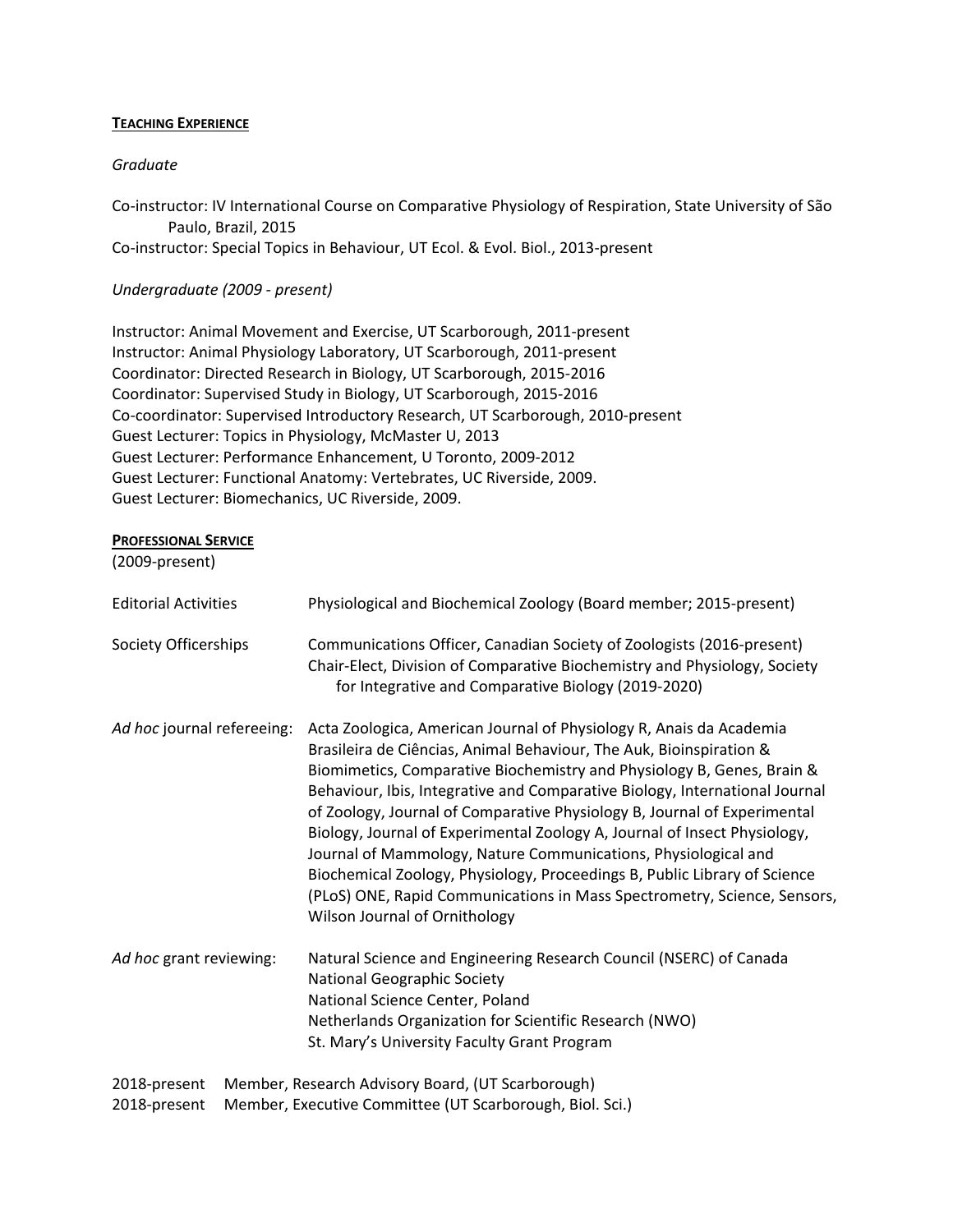# **PROFESSIONAL SERVICE, CONT.**

(2009‐present)

| 2018         | Member, NSERC CGSM Internal Ranking Working Group (UT, Ecol. & Evol. Biol.)       |
|--------------|-----------------------------------------------------------------------------------|
| 2017         | Member, Ratcliffe Tenure Review Committee, Research (UT Mississauga, Biol. Sci.)  |
| 2017         | Member, Richards Interim Review Committee, Research (UT Scarborough, Biol. Sci.)  |
| 2016-present | Member, Toronto Pan Am Sports Centre Advisory Committee (UT Scarborough)          |
| 2014-present | Member, Scholarships Committee (UT Scarborough, Biol. Sci.)                       |
| 2014         | Member, Vivarium Renovations Planning Committee (UT Scarborough)                  |
| 2012-2013    | Member, Executive Committee (UT Scarborough, Biol. Sci.)                          |
| 2010, 2014   | Member, Vivarium User Group (UT Scarborough)                                      |
| -present     |                                                                                   |
| 2011-2014    | Chair, Vivarium User Group (UT Scarborough)                                       |
| 2011-2013    | Member, Progress Through the Ranks Committee (UT Scarborough, Biol. Sci.)         |
| 2012-2013    | Member, Integrative Biology Faculty Search Committee (UT Mississauga, Biol. Sci.) |
| 2012-2013    | Member, Comparative Neurophysiology Faculty Search Committee (UT Scarborough,     |
|              | Biol. Sci.)                                                                       |
| 2010-2012    | Biological Sciences Rep., Academic Committee (UT Scarborough)                     |
| 2010-2011    | Member, Physiology Teaching Task Force (UT Scarborough)                           |
| 2009-present | Member, Vivarium Renovations Planning Committee (UT Scarborough)                  |

# **SCIENCE/POPULAR COMMUNICATION**

| 2018 | Collyer, K. "Hummingbird efficiency." Discovery Daily Planet (television), March 21,                                                                                                                |
|------|-----------------------------------------------------------------------------------------------------------------------------------------------------------------------------------------------------|
|      | 2018. https://www.discovery.ca/video/Hummingbird-Efficiency-<br>vid1352956?vid=1319448                                                                                                              |
| 2018 | Gorman, J. "The amazing metabolism of hummingbirds." New York Times: ScienceTake,<br>March 20, 2018. https://www.nytimes.com/2018/03/20/science/hummingbirds-<br>fructose-metabolism.html           |
| 2018 | Gorman, J. and Whitworth, C. "How hummingbirds cheat death." New York Times:<br>ScienceTake, March 20, 2018.                                                                                        |
|      | https://www.nytimes.com/video/science/100000005789167/how-hummingbirds-cheat-<br>death.html                                                                                                         |
| 2018 | Campbell, D. and Romero, J. "When it comes to fuel efficiency, size matters for<br>hummingbirds." University of Toronto Scarborough YouTube Channel, March 5, 2018.<br>https://youtu.be/6dBqgqd f8Q |
|      | *The above news stories were disseminated by dozens of additional news outlets.                                                                                                                     |
| 2016 | Commentary on the gray jay becoming Canada's "National Bird". CP24, November 18,<br>2016.                                                                                                           |
| 2016 | "Discoveries: packing on the pounds." Daily Planet, Discovery Channel Canada, October<br>14, 2016.                                                                                                  |
| 2016 | Yong, E. Stingrays chew? Who knew? National Geographic News, September 13, 2016.<br>http://news.nationalgeographic.com/2016/09/amazon-stingray-chew-food-predator-<br>prey/                         |
| 2016 | Choi, C. Q. The stingray chews its food. LiveScience, September 14, 2016.<br>http://www.livescience.com/56089-stingray-chews-its-food.html                                                          |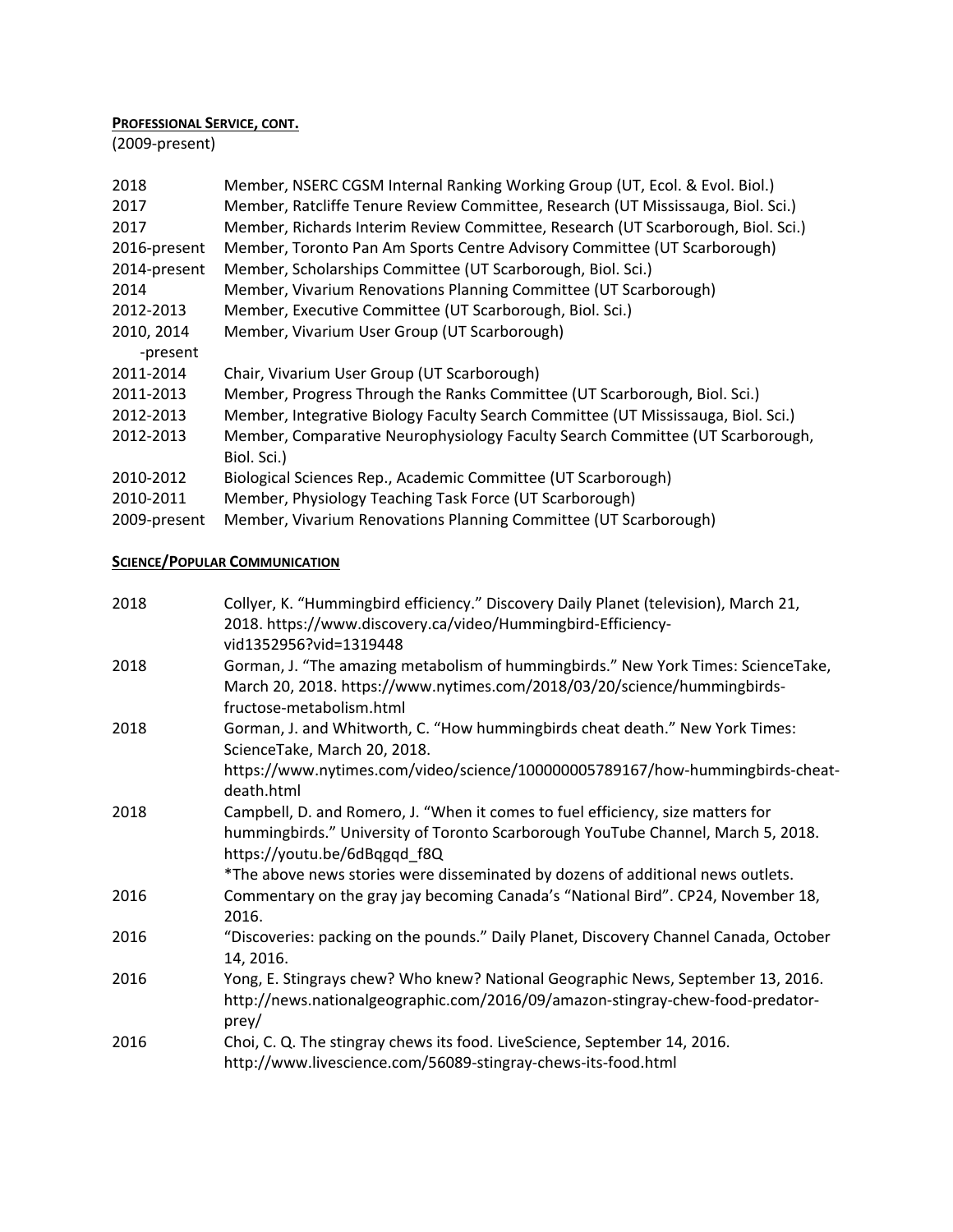# **SCIENCE/POPULAR COMMUNICATION, CONT.**

| 2016 | Boddy, J. Stingrays chew their food-just like mammals. Science, September 13, 2016.<br>http://www.sciencemag.org/news/2016/09/video-stingrays-chew-their-food-just- |
|------|---------------------------------------------------------------------------------------------------------------------------------------------------------------------|
|      | mammals                                                                                                                                                             |
|      | The above news stories were disseminated by dozens of additional news<br>outlets.                                                                                   |
| 2016 | Banks, K. On the edge of extreme. Canadian Wildlife Magazine. January/February 2016.                                                                                |
| 2015 | Simcoe, L. 5 lessons for the Toronto Blue Jays from actual blue jays. Metro News,<br>Toronto, Ontario. October 12, 2015.                                            |
| 2015 | Knight, K. Fish-eating myotis pay metabolic cost of protein diet. J. Exp. Biol. 218(8):1115.                                                                        |
| 2015 | BBC Earth: "Hummingbird's sweet survival trick"                                                                                                                     |
|      | http://www.bbc.com/earth/story/20150211-hummingbirds-sap-survival-trick                                                                                             |
| 2014 | Hadhazy, A. "Hungry Hummingbirds." Scholastic DynaMath. 32:8.                                                                                                       |
| 2013 | Campbell, D. "Hummingbirds run just fine on fructose." Futurity.org (top story - Dec. 4).                                                                           |
|      | http://www.futurity.org/fructose/                                                                                                                                   |
|      | Highlighted by the following news organizations: e! Science News, News-                                                                                             |
|      | Medical.net, Phys.org, Red Orbit, Science Daily, Science World Report, Softpedia                                                                                    |
| 2013 | Romero, J. Feature video on Functional Ecology website/YouTube channel.                                                                                             |
|      | http://www.functionalecology.org/view/0/summaries.html#chenwelch                                                                                                    |
| 2012 | "Estudo sobre o aquecimento global analisa comportamento de aves (Study on global                                                                                   |
|      | warming analyzes the behavior of birds)." Reportagem Vanguarda TV, São Paulo, Brazil.                                                                               |
|      | Air date/online publishing date: October 10, 2012.                                                                                                                  |
| 2012 | "Microchipping hummingbirds." National Geographic Weekend Radio. Episode 1211. Air                                                                                  |
|      | Date: March 11, 2012.                                                                                                                                               |
| 2011 | (ad hoc consulting) "Live Like a Hummingbird" Live Like An Animal (Season 1). National                                                                              |
|      | Geographic Television. Air Date: 2012.                                                                                                                              |
| 2010 | "Hummingbirds: Magic in the Air." Nature (Season 28). WNET (PBS). Air Date: 2010.                                                                                   |
| 2008 | Phillips, K. Flying high on sugar. J. Exp. Biol. 211(3):i-.                                                                                                         |
| 2007 | Blackburn, L. Carbohydrate: Top hummingbird fuel. J. Exp. Biol. 210(12):i-.                                                                                         |
| 2006 | Bryner, J. "The Secret to Hummingbirds' Amazing Energy." LiveScience, 09 October 2006.                                                                              |
|      | http://www.livescience.com/animals/061009 flight fuel.html                                                                                                          |